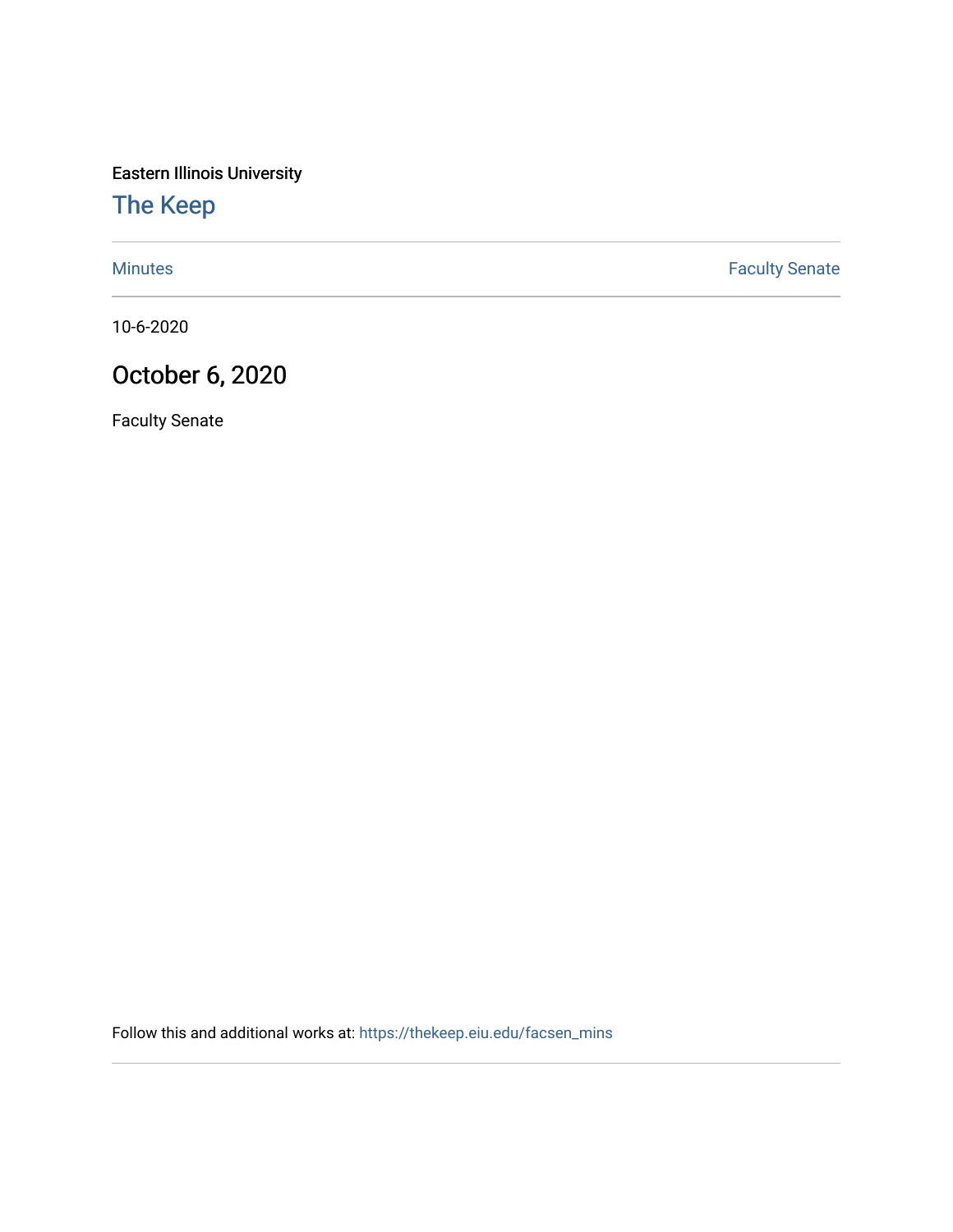

*the minutes summarize the proceeding, and do not constitute a verbatim transcript*

I. Call to Order

- Chair of Faculty Senate, Don Holly, called the meeting to order at 2:02 pm
- Senators in attendance: Stowell, Shaw, Scher, Kozlowski, Abebe, Barnard, White, Mulvey, Bruns, Hugo, Parrish, Richards (Student Senate). Absent: Chahyadi.
- Guests: J. Gatrell (Provost), A. Flaherty (VPSA), H. Webb, M. Beck, A. Tumino (DEN), A. Davis.

II. Approval of Minutes.

• Motion (Mulvey/Parrish) unanimously approved (Roll call vote taken)

## III. Abridged Committee Reports

- Executive
	- o Faculty Concerns: overwhelmed with captioning of videos for online courses and general technology demands that come with online teaching
	- o Rising cost of Healthcare: Large percentage increase for health insurance on EIU employee's paychecks.
	- o State of the University Address taking place soon.
	- o Spring Break at EIU? Some Illinois Universities are considering changing date or cancelling Spring Break. Eastern Illinois University has currently not made any decisions.
	- o Faculty & Staff Flu Shots are in the pipeline. Stay tuned.
- Elections & Nominations
	- o No report
- Student Senate
	- o Richards: Elections have been held. Another round of elections will take place in November for Student Senators. Orientation Wednesday, October 7, 2020.
- Student & Staff Relations
	- o No report. Senator Scher will be contacting the Student & Staff Senates.
- Faculty Forum
	- o No Report
- Awards
	- $\circ$  Hugo: Luis Clay Mendez Nomination call has been sent out. Deadline Friday, October 9<sup>th</sup> at 4pm. Review will take place immediately following and candidate selected by First Faculty senate meeting in November.
	- o 2020/2021 Committee Members: Nichole Hugo (Chair), Todd Bruns, Teshome Abebe, Nichole Mulvey
- **Budget Transparency** 
	- o Barnard: Discussions about issues that are relevant to pursue this semester as we come out of the budget crisis. What is next? New faculty, new programs, and etc.…how should we move forward? The Provost will share more in his report.
- IV. Business
	- Provost's Report (Gatrell)
		- o Dialogue is taking place with Shield Illinois about saliva testing at EIU. The goal is to complete 500 tests per week once the tests become available.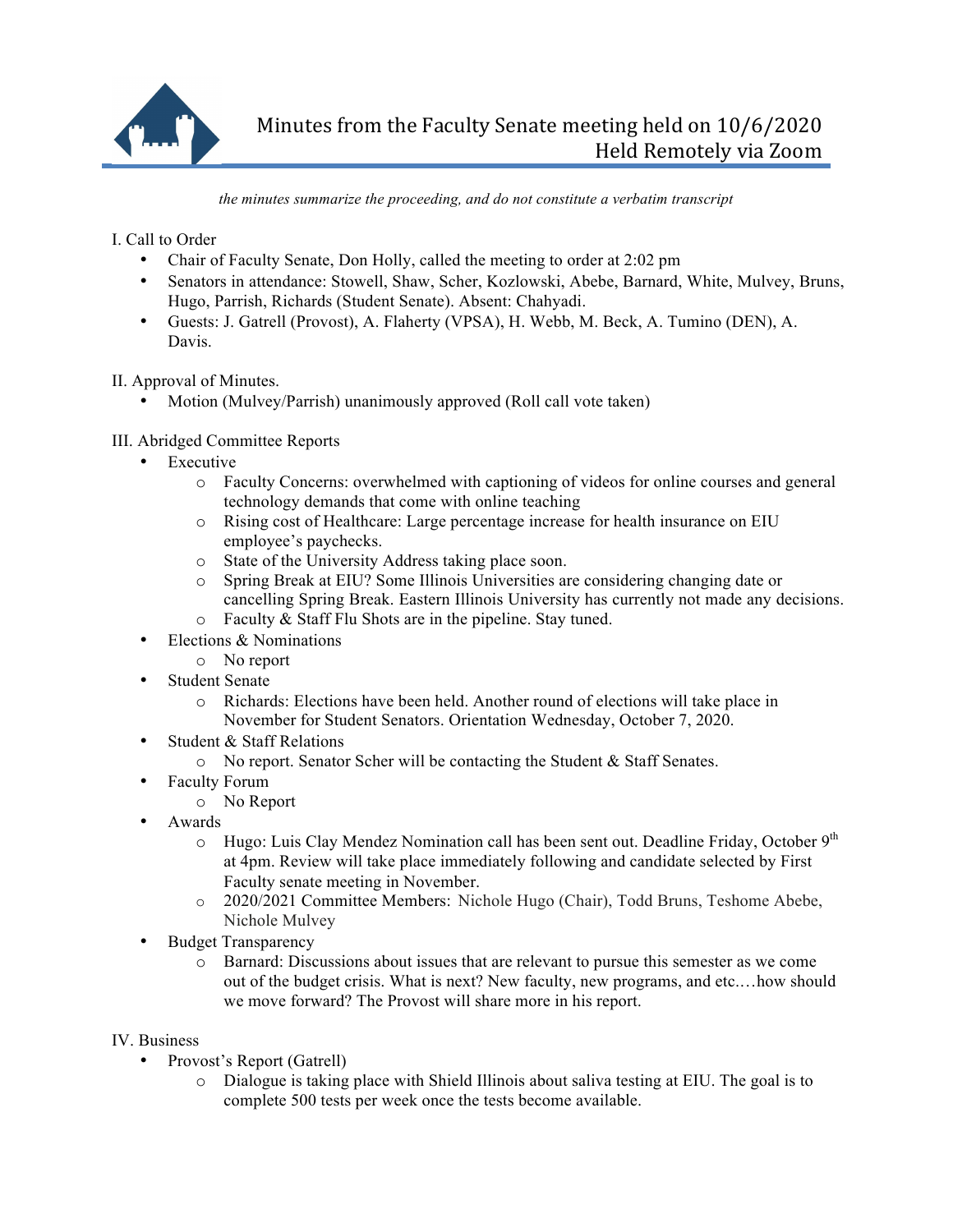- o EIU will be a host site for the Coles County Health Department to do Flu shots and COVID-19 testing hopefully during the week of October  $12{\text -}16^{\text{th}}$ —more information to come. All information will be publicized.
- $\circ$  CUPB –all members of the PC have received preliminary budget. 5% of the budget has been held back [saved] of the total \$56 million dollar budget due to possible State callbacks. Final budget will be presented and approved at November's Board of Trustees Meeting. Looking forward to a conservative year relative to resources but this is a good place to start. Faculty is currently at a 13:1 student to faculty ratio institution wide. Base budget obligation should be 16/17:1 to sustain. This is the first year since 2008/2009 for a net increase in degree seeking student credit hour production, which means a modest increase in revenue. Moved from decline to growth, this has taken 4 years to begin to eliminate an enrollment tail.
- Chair Report (Holly)
	- o Speakers/Topics for Upcoming Faculty Senate Meetings: Sue Gosse-Research Funding, November  $10^{th}$ ; (+/-) Grading Scale, December; Mayor Brandon Combs-Town/Gown Relations and Diversity Inclusion Issues, January 2021; Christy Hoosier (Council of Teacher Education).
	- o Rich Jones (Making Excellence Inclusive) contacted Chair Holly. Senators on the Adhoc committee include Holly, Shaw, Barnard, and Richards (SS).
	- o CUPB and Student Affairs Subcommittee Meetings- Housing had a \$3.5 million cut and Athletics (est. \$1.2 Million) in the Spring due to COVID-19. New Science Building moving ahead-the architecture firm has been chosen.
	- o Council of Illinois University Senates—discussed many similar issues that we are having at EIU including—labor issues working remotely, Black Lives Matter, and Spring Break.
- Think Tank Committee Update
	- o Holly: Topic being discussed about the lessons of COVID for the future of higher education. The committee members are doing reading and research on the topic. A meeting will take place with the President on October  $22<sup>nd</sup>$ .
- Guest Speakers (Anne Flaherty (VPSA) and Heather Webb (SS))
	- o VPSA Flaherty shared professional and personal background. COVID Testing/ Flu Clinic will take place next Wednesday, October  $14<sup>th</sup>$  on campus. She also discussed Counseling services and overall student mental health during the Pandemic. Counseling services is currently offering virtual and phone modes of delivery for counseling sessions. In person sessions are available for crisis situations. The counseling center is short staffed and there is a waitlist to see counselors as of about a week ago. Hiring of a new counselor is underway and one temporary counselor will be increasing her hours and patient load. This is not a unique problem to Eastern. Perhaps a shift to group sessions and other "Upstream Approach" methods need to take place. This approach would include a holistic wellness approach to increase the mental health and well being of students.
	- o Title IX Update (Dr. Heather Webb). Changes have been made at the National Level and a new Title IX Panel has been formed on campus as well. New federal regulations came out in early July. New regulations allowed changes in EIU policies to be made to better serve the entire campus community. New policy allows for the employee process and student process to mirror one another, which was not previously the case. Moving forward the Panel will make the decision in the case and the appeals for student cases will go to the VPSA and employee cases will go to the appropriate VP and the President.
- Constitution (article IV, section 2)-Proposal sent to Senators in email attachment by Chair Holly. Stowell: We have faculty members who are interested in joining Faculty Senate prior to the current EIU employee timeline restriction but cannot. We can either strike the article completely from the constitution or say that they are eligible in their second semester instead of the fourth.